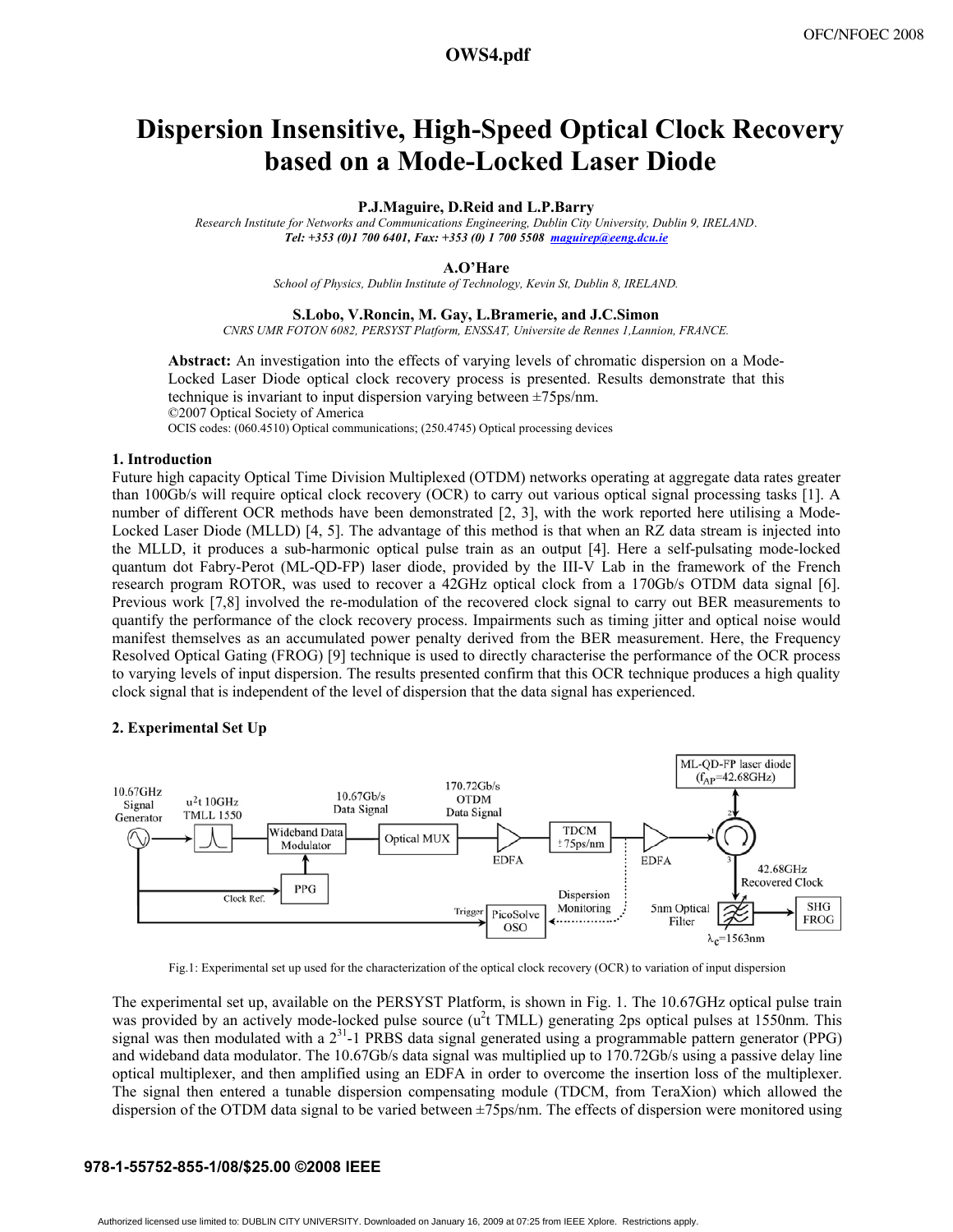# **a1411\_1.pdf OWS4.pdf**

a 1ps resolution Optical Sampling Oscilloscope (OSO, from PicoSolve Inc.). The dispersed signal than entered the OCR circuitry, which comprised of an optical circulator and the self-pulsating ML-QD-FP laser diode, which had a peak emission wavelength around 1570nm (L-band). By varying the bias current and temperature of the device, the FP laser's frequency was tuned close to 42.68GHz thereby allowing an optical clock to be extracted from the injected signal [7]. The optical power of the signal injected into the ML-QD-FP was in the region of 5-10dBm. The recovered clock signal was then optically filtered (BW=5nm, centred at 1563nm) to eliminate the input data signal. The temporal and phase profiles of the filtered signal was then analysed as a function of various dispersion levels using the SHG-FROG. The FROG measurement scheme is advantageous over other pulse measurement schemes such as bandwidth limited oscilloscopes and traditional autocorrelation methods as its retrieves intensity and corresponding phase information [9]. This property allows for the study of the dispersion transfer of the clock recovery process.

## **3. Experimental Result**

Fig. 2 shows two eye diagrams as measured using the OSO of the high-speed OTDM data signal under two different dispersion regimes; (a) Zero dispersion; (c) -75ps/nm dispersion. The pulse separation in Fig. 2 (a) is 5.8ps corresponding to the multiplexed data rate, while the pulse width is approximately 3.2ps. This pulse duration is slightly high for a 170Gbit/s OTDM data signal and results from pulse broadening experienced in the EDFA before



Fig.2: (a) Eye diagrams for 170Gb/s data signals for zero dispersion; (b) Recovered clock signal for zero dispersion; (c) Eye diagrams for170Gb/s data signals for -75ps/nm dispersion; (d) Recovered clock signal for -75ps/nm dispersion

the TDCM. Fig. 2 (c) displays the eye diagram for the same 170Gb/s OTDM data signal when the dispersion was set to -75ps/nm. As expected the eye is completely closed due to adjacent pulses overlapping. Fig. 2 (b & d) shows oscilloscope traces of the 42.68GHz optically recovered clock for the two different dispersion regimes. The pulse separation is 23.4ps which corresponds to a repetition rate of 42.68GHz. The measured pulse duration on the OSO was in the order of 1.8ps, while the temporal jitter was <600fs for both signals. Fig. 3 (a) and (b) shows the retrieved pulse intensity and chirp profile respectively from the FROG measurement of the 42.68GHz recovered clock signals for two different dispersion regimes. Fig. 3 (a) shows that there is little difference in the temporal profile of the clock signal when the incident OTDM has no dispersion (0ps/nm) and when the dispersion is set to -75ps/nm. The measured pulse width was 1.5ps, which is slightly less than that recorded using the OSO. This could be accounted for by the limited temporal resolution of the OSO. What is interesting is that the FROG analysis displays two pulse pedestals, positioned about 2.4ps away, and 15dB down, from the main peak. These pedestals are not clearly visible on the oscilloscope trace. Fig. 3 (b) shows the recovered chirp profile for the two pulses shown in Fig. 2 (b) and (d). As shown, the recovered clock signal has a slight negative chirp across the central portion of the pulse. Fig. 3 (c)